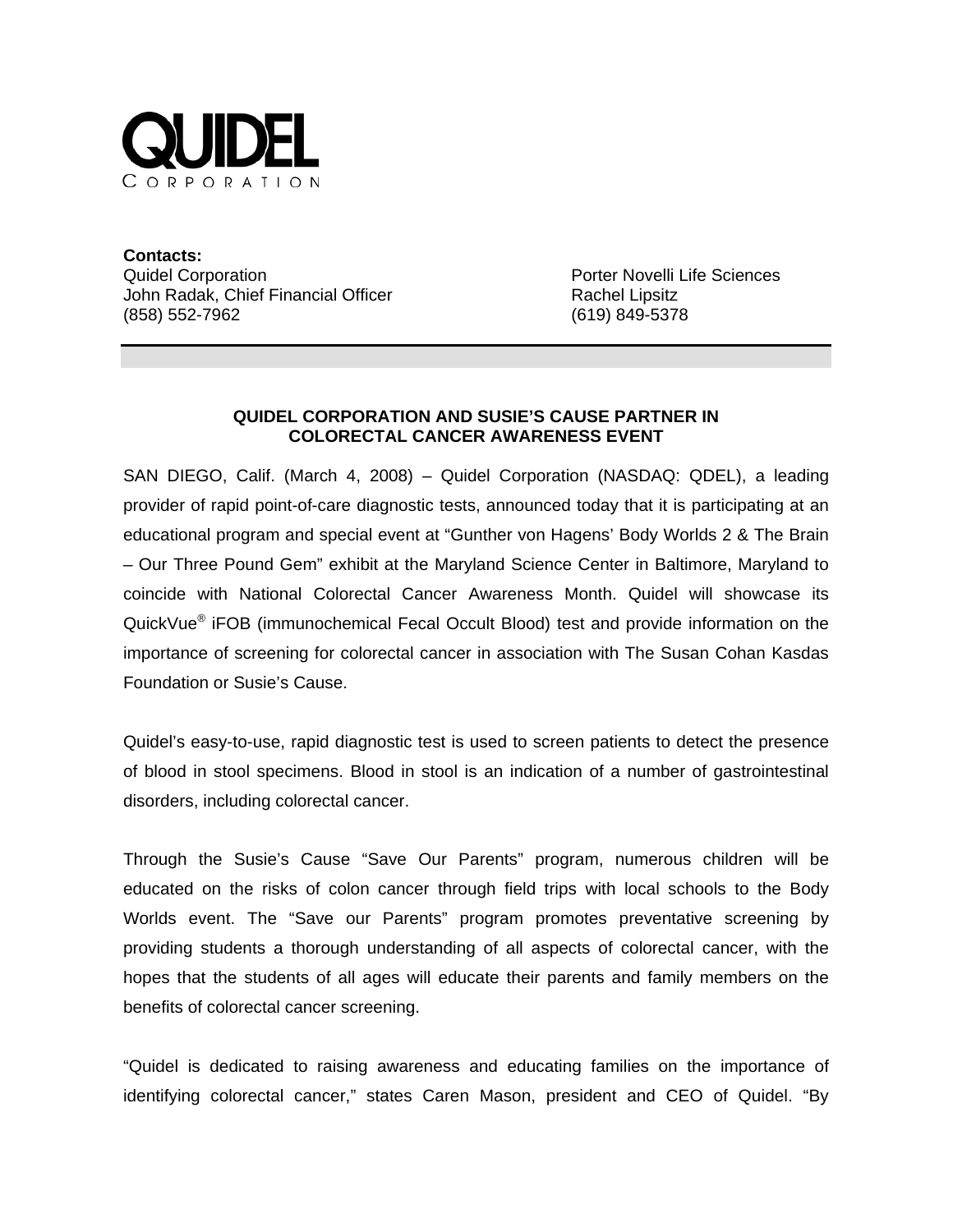working with Susie's Cause, we are extending our reach into the community and hope to continue to provide a solution for identifying colorectal cancer in its earlier stages and to help promote the importance of screening for this devastating disease."

The QuickVue® iFOB test and the Susie's Cause informational exhibit will be on display at the Maryland Science Center on the following dates:

March  $6 - 9:30$  a.m. to 5:00 p.m.

March 7 – 9:00 a.m. to 9:00 p.m.

March 13 – 9:30 a.m. to 5:00 p.m.

March 14 – 9:00 a.m. to 9:00 p.m.

March 19 – 9:30 a.m. to 6:00 p.m.

March 20 – 9:00 a.m. to 6:00 p.m.

Gunther von Hagens' Body Worlds 2 & The Brain - Our Three Pound Gem Maryland Science Center at Baltimore's Inner Harbor 601 Light Street Baltimore, MD 21230 Tickets on sale now at Ticketmaster.com or 410-547-SEAT (7328).

For more information on the event, please see the Special Events page of the Maryland Science Center [http://www.marylandsciencecenter.org/bodyworlds/events.html.](http://www.marylandsciencecenter.org/bodyworlds/events.html)

In addition, Susie's Cause published its January 2008 newsletter announcing the event and Quidel's sponsorship:<http://www.coloncancerfoundation.org/newsletters/jan2008.html>.

## **About Quidel Corporation**

Quidel Corporation serves to enhance the health and well being of people around the globe through the discovery, development, manufacturing and marketing of rapid diagnostic solutions at the point of care (POC) in infectious diseases and reproductive health. Marketed under the leading brand name of QuickVue®, Quidel's portfolio of products currently includes tests that aid in the diagnosis of several disease or condition states, including influenza, respiratory syncytial virus, Fecal Occult Blood, Strep A, pregnancy, bacterial vaginosis, H. pylori and Chlamydia. Quidel's products are sold to healthcare professionals with a focus on the physician office lab and acute care markets through leading medical distribution partners on a worldwide basis. Quidel's Specialty Products Group (SPG) develops research products in the fields of oncology and bone health with potential future point-of-care applications. By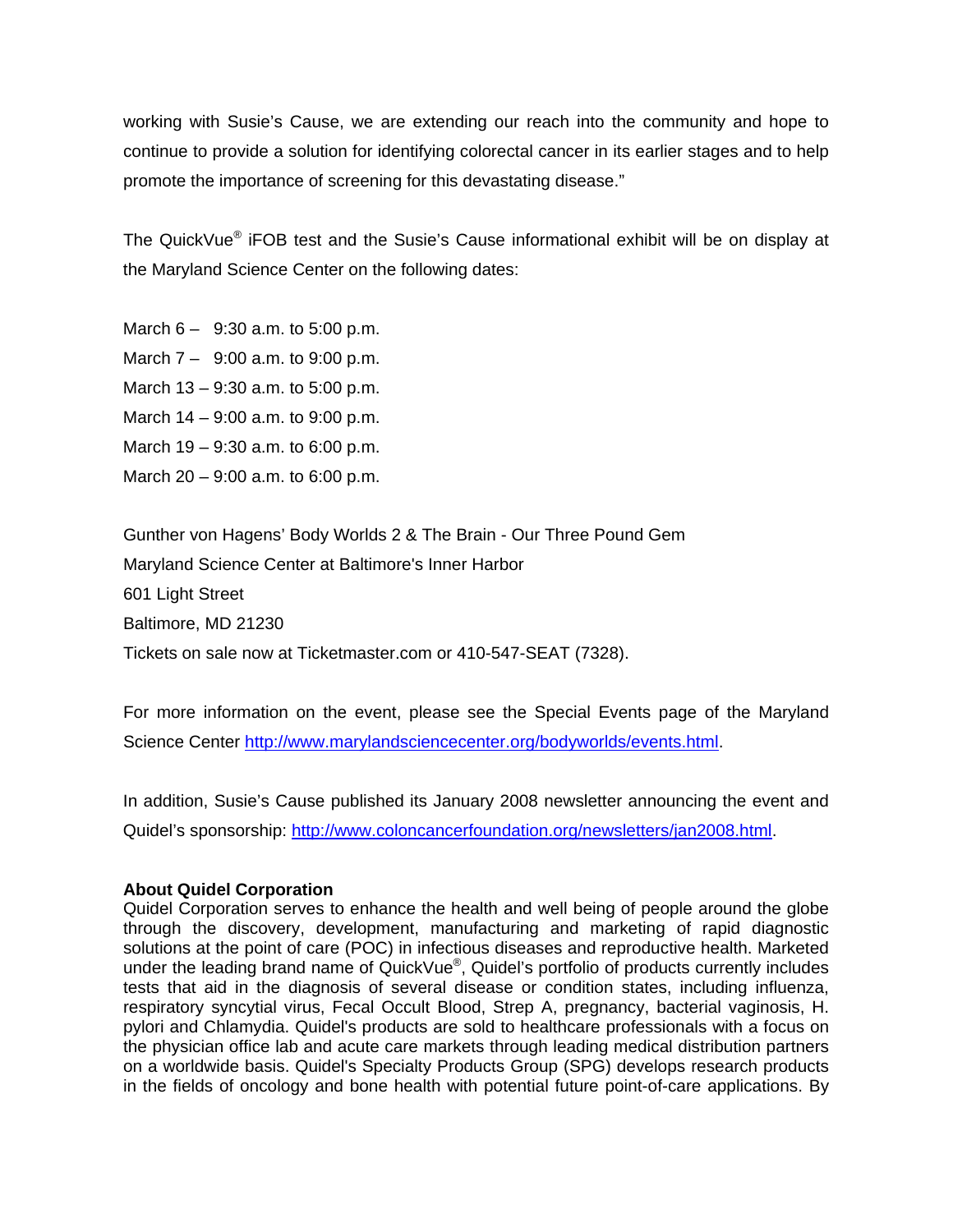building value in rapid diagnostic tests, Quidel provides leadership to the industry and among healthcare professionals and enables the movement of patient testing out of the central laboratory setting and into the physician office, urgent care and other outpatient settings where rapid testing and treatment has an impact on clinical outcomes and provides an economic benefit. For more information, visit [www.quidel.com](http://www.quidel.com/), [www.colorectal-test.com](http://www.colorectal-test.com/) or [www.flutest.com](http://www.flutest.com/).

## **About Susie's Cause**

The Susan Cohan Kasdas Colon Cancer Foundation began with one woman's extraordinary fight against colon cancer. Susie's Story ignited a community into action. The mission of Susie's Cause is to dramatically reduce the death rate of colon cancer throughout the United States and across the world.

Susie's Cause MISSION:

- Provide men and women of all ages the education and Facts About Screening to drive the number of screenings to record highs
- Educate and unite youth with their parents to promote preventive screenings through the Save Our Parents Program
- Provide psychological support to all families immediately upon them hearing the devastating words "you have colon cancer" through the "Sharing, Caring and Surviving Colon Cancer" series
- Aid in clinical trials and cutting-edge research that will increase the speed that critical new medications and treatment regimens become available to the public
- Provide information and support through the foundations industry leading website [www.coloncancerfoundation.org](http://www.coloncancerfoundation.org/)

## **About Body Worlds**

Body Worlds aims to educate the public about the inner workings of the human body and show the effects of poor health, good health and lifestyle choices. It is also presented in the hopes that it will stimulate curiosity about the science of anatomy. Real human bodies show the details of disease and anatomy that cannot be shown with models. They also allow viewers to understand how each body has its own unique features, even on the inside. One of the special features of this exhibition is that it offers people a chance to see the real thing in a safe and informative environment. The specimens on view in Body Worlds are examples of the technique called Plastination. Invented by a scientist and anatomist Dr. Gunther von Hagens in 1977, Plastination is the groundbreaking method of halting decomposition and preserving anatomical specimens for scientific and medical education. All of the full-body plastinates and the majority of the specimens are from body donors who bequeathed that, upon their death, their bodies could be used for educational purposes in the exhibitions; some specific specimens that show unusual conditions come from old anatomical collections and morphological institutes. Knowledge about what the human body looks like and how it functions is basic life science information that should be available to everyone. Join the nearly 25 million people throughout the world who have seen the Body Worlds exhibitions, and have gained this knowledge first-hand.

*This press release contains forward-looking statements within the meaning of the federal securities laws that involve material risks, assumptions and uncertainties. Many possible events or factors could affect our future financial results and performance, such that our actual results and performance may differ materially. As such, no forward-looking statement can be guaranteed. Differences in actual results and performance may arise as a result of a*